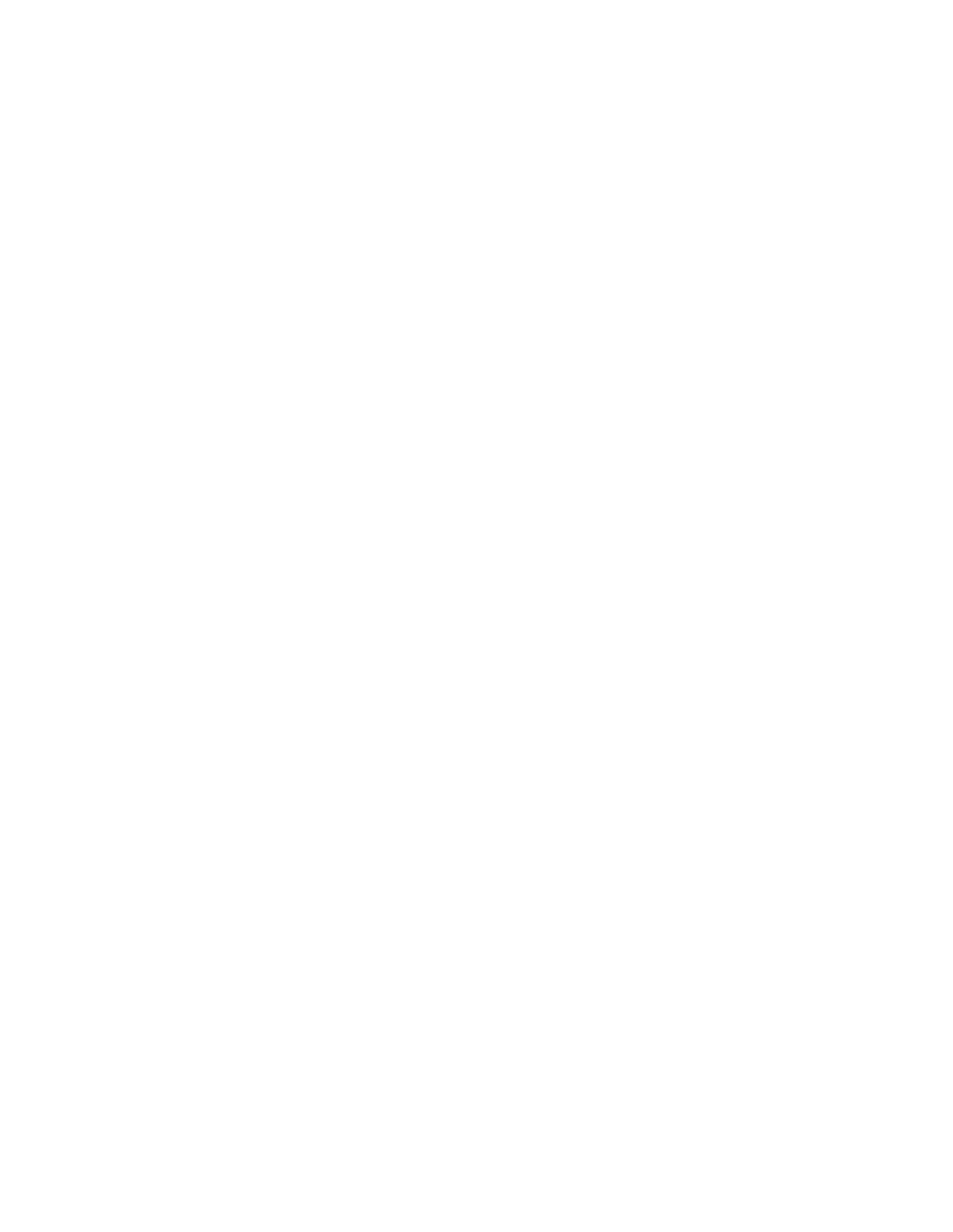### **Publishing and distribution**

Coalition ontarienne de formation des adultes (COFA) 235 Montreal Road, Ottawa, Ontario K1L 6C7 Telephone: 613 842-5369 Toll-free in Ontario: 1 877 464-0504 Fax: 613 842-5371 Email: info@coalition.ca Web site: www.coalition.ca

**Translation** Holly Hunter, Les Traductions H.D.

**Layout and design** Nathalie Brunet-Deschamps, COFA

**Printing** Ray-Tek Printing Inc (www.raytek.ca)



The project *Employment Ontario* is financed by the Government of Ontario.

All rights reserved @ COFA 2014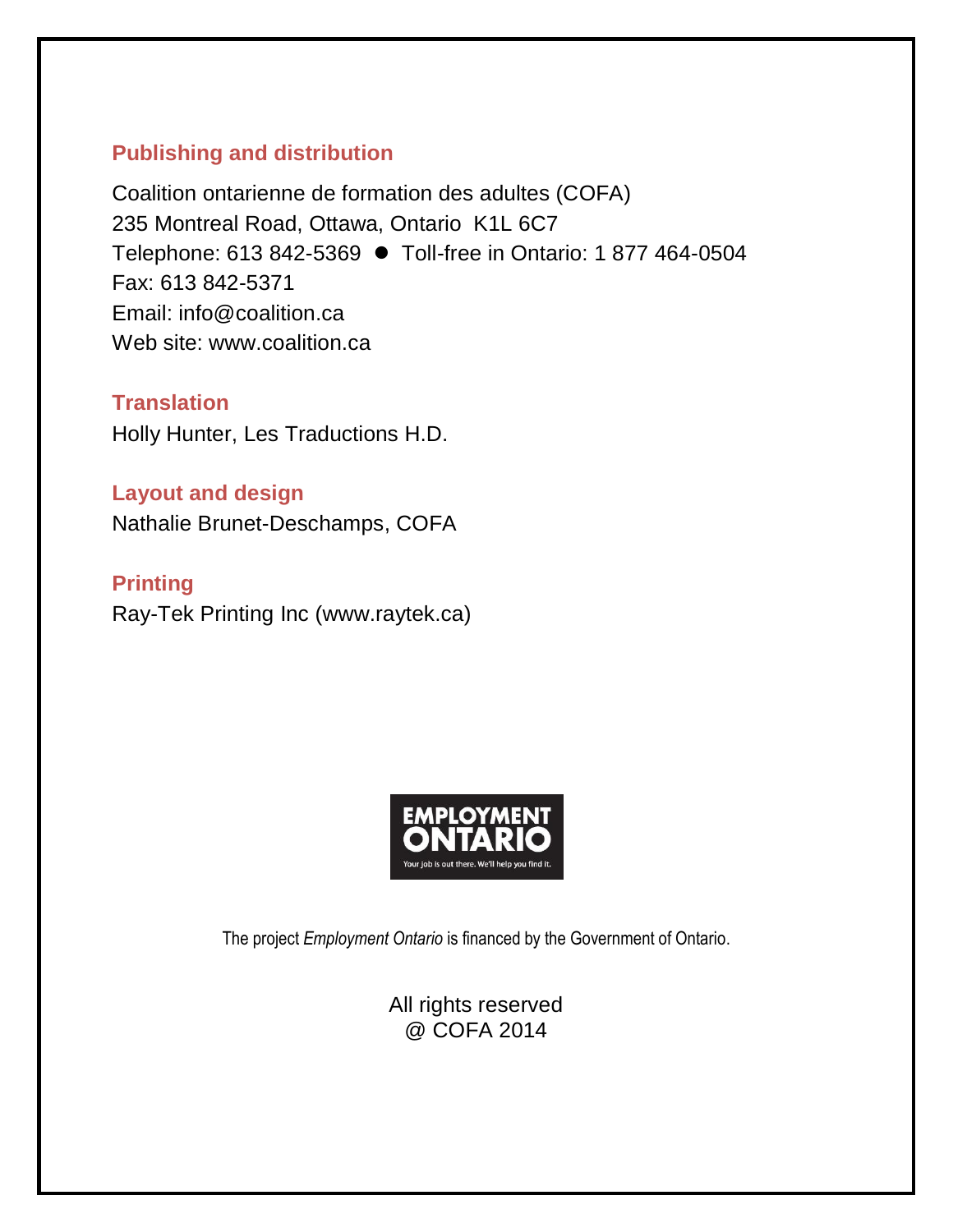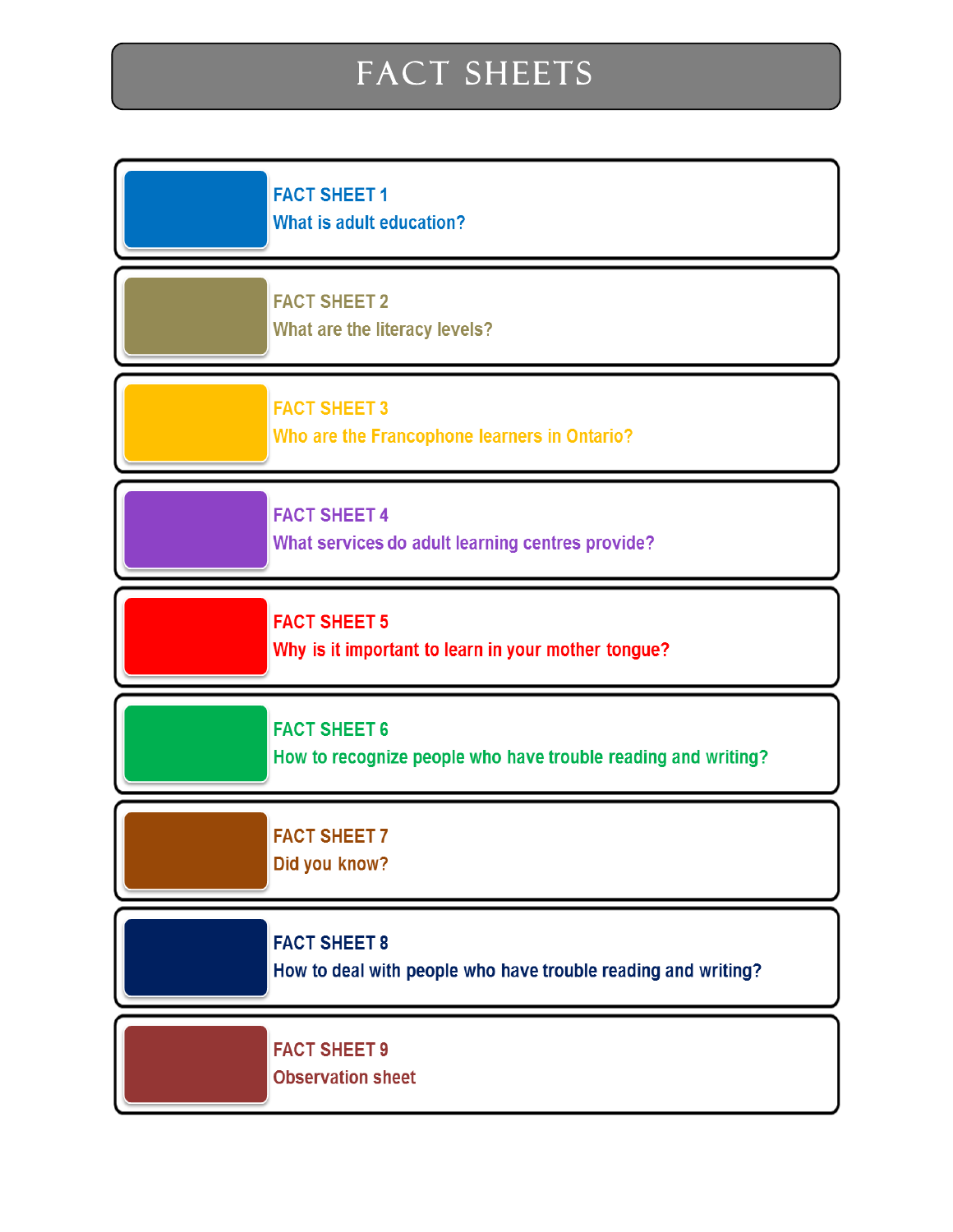### **WHAT IS ADULT EDUCATION?**

The goal of adult education is to help adults improve their literacy skills, namely their ability to read and write texts and numbers.<sup>1</sup> It is geared to adults of all ages and can take place in an adult learning centre or elsewhere. Teaching can be done on an individual basis by a trainer, in either small or large groups, or remotely – based on the needs of the community and the capacity of the organization.

The Ontario government's Literacy and Basic Skills (LBS) Program supports the acquisition of the knowledge, skills and behaviours that adults need to reach their full potential at home, in school, in the community and at work.

The Ontario Adult Literacy Curriculum Framework (OALCF) is the cornerstone of the LBS Program. The framework takes a task-based approach and focuses on transition-based programming. It is organized around six main competencies:

- Find and use information
- Communicate ideas and information
- Understand and use numbers
- Use digital technology
- Manage learning

• Engage with others

The LBS Program, together with the OALCF, helps learners achieve their goal and make the transition towards one of the following five paths:

- Employment (find a job, change one's job or improve one's performance at work)
- Independence (achieve greater independence in one's daily life)
- Apprenticeship training (acquire the prerequisites needed to learn a trade)
- Secondary school credit (finish high school)
- Postsecondary (continue training at the college level or other)

<sup>&</sup>lt;sup>1</sup> Definition of literacy from the Canadian Council on Learning. See<http://www.ccl-cca.ca/ccl/Topic/Literacy/WhatisLiteracy.html> (page consulted on March 26, 2014)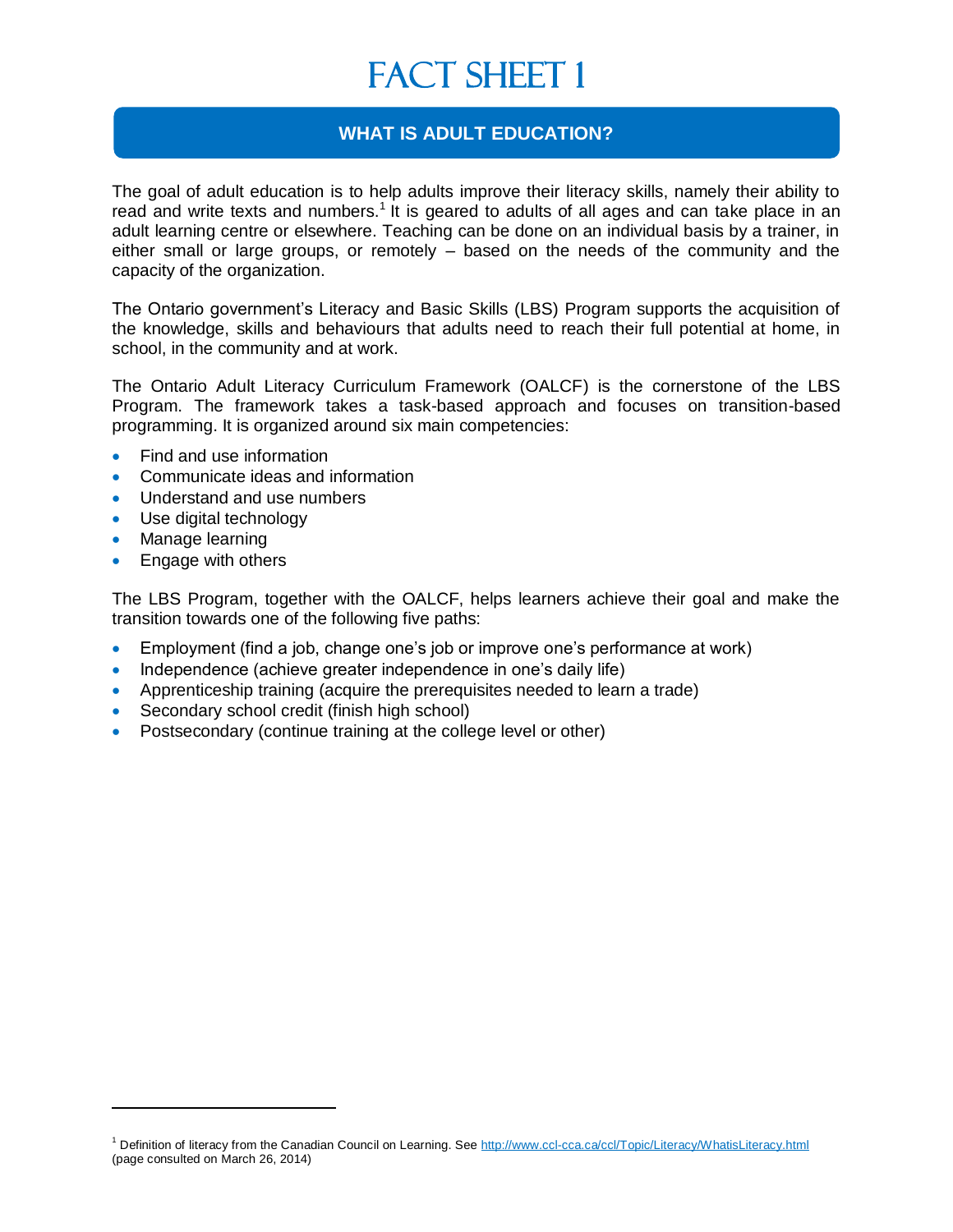#### **WHAT ARE THE LITERACY LEVELS?**

The Ontario Adult Literacy Curriculum Framework (OALCF) uses three levels to describe the degree of complexity of tasks. These levels are useful for describing the learner's improved capacity to perform these tasks. These three levels are based on the same factors that determine the complexity at levels 1, 2 and 3 in the Government of Canada's essential skills.

The OALCF departs from the essential skills framework in that its primary purpose is to support adult learning. Although the essential skills scale describes five levels of task complexity, the OALCF addresses only the first three levels.

- **Level 1** The tasks at Level 1 require, for example, that the learner follow simple instructions; add, subtract, multiply and divide whole numbers; or follow apparent steps to complete tasks on the computer. Examples of tasks at Level 1 include: reading instructions on a cleaning product label, calculating change from a purchase, and logging in to a user account on a computer.
- **Level 2** The tasks at Level 2 require, for example, that a learner locate and recognize digital functions and commands, calculate percentages and make low-level inferences from reading a short text. Examples of tasks at Level 2 include: following instructions in a recipe, calculating one's share of a restaurant bill including tip, and sending and receiving an email.
- **Level 3** To perform a task at Level 3, the learner must, for example, compare or contrast information between two or more texts, organize and display quantitative information (e.g., tables and graphs), and select appropriate software when required by the task. Examples of tasks at Level 3 include: interpreting a project plan to determine whether adjustments to schedules or activities need to be made, comparing costs and services from several providers to select a cell phone plan, and creating a report using a variety of formatting options, such as inserting a table, a graph and a table of contents.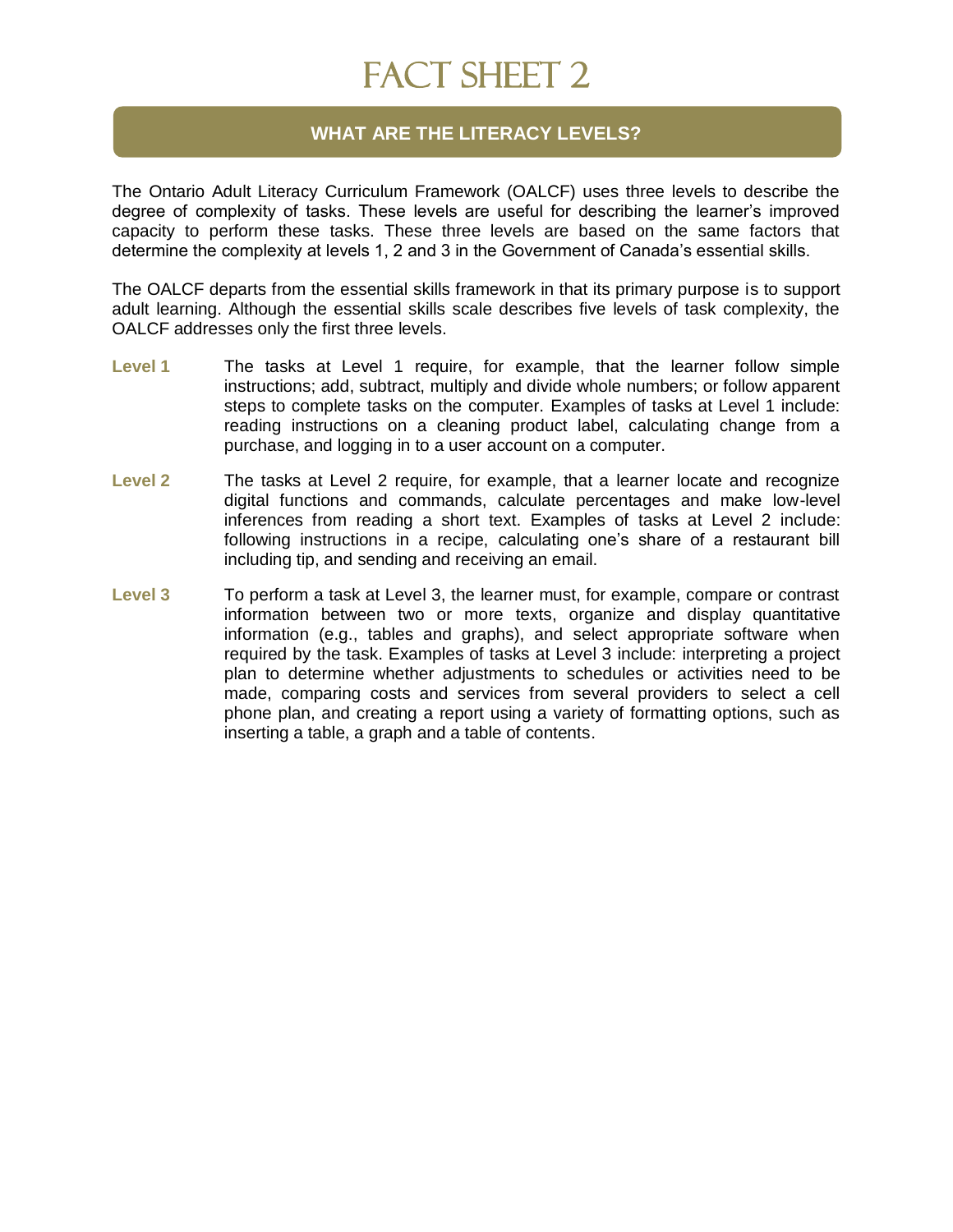#### **WHO ARE THE FRANCOPHONE LEARNERS IN ONTARIO?**

In Ontario, Francophone learners are people aged 16 years or over living in either urban or rural settings. Many of these men and women work, others are looking for work, and still others want to become more independent or help their families prosper. Some of these learners were born in Canada; others are immigrants.

The definition of Ontario's Francophone population, which was adopted on June 4, 2009, reads as follows:

"Those persons whose mother tongue is French, plus those whose mother tongue is neither French nor English but have a particular knowledge of French as an Official Language and use French at home."<sup>7</sup> Based on data from the mandatory short-form questionnaire for the 2011 census, "...the province is now home to 611,500 Franco-Ontarians… Francophones still represent 4.8% of Ontario's population."<sup>2</sup>

We do not know how many of these Francophones might benefit from literacy training. In Canada, 4% of the population has very poor reading skills and 13% perform at Level 1. These people are only able to perform tasks of limited complexity, such as locating specific information in short texts that contain little or no distracting information.

When it comes to calculating, 23% of Canadians perform at Level 1 or below. Among these people, 17% are at Level 1, which means they have the skills needed to perform simple one-step mathematical operations, such as counting or sorting.

As for using digital technology, 15% of Canadians fall into the category "Below Level 1." Thirty percent of Canadians perform at Level 1, meaning that they can solve problems that have an explicitly stated goal, and that involve a relatively small number of steps to be completed in a familiar environment.<sup>3</sup>

In summary, many Canadian adults do not have the skills in reading, writing, calculating or digital technology that are required in today's knowledge society. Of the top 50 entry-level jobs identified in a 2011 study, all of them require a competency profile that includes reading, writing, calculating and digital technology use at both levels 1 and  $2<sup>4</sup>$ .

<sup>1</sup> Taken from the Office of Francophone Affairs, *Portrait of the Francophone Community in Ontario*. Online: fa.gov.on.ca/en/franco-definition.html (page consulted on March 26, 2014)

 $^2$  Taken from the Office of Francophone Affairs, Data based on the Inclusive Definition of Francophone (IDF) from the 2011 Census. Online: <u><http://www.ofa.gov.on.ca/en/franco-census-2011.html></u> (page consulted on March 26, 2014)<br><sup>3</sup> Statistics Canada (2013). *Skills in Canada: First Results from the Programme for the International Assessment of Adult C* 

*<sup>(</sup>PIAAC)*. Online: http://www.statcan.gc.ca/pub/89-555-x/89-555-x/2013001-eng.pdf (page consulted on March 26, 2014)<br><sup>4</sup> Keren MaCreacy and Carle Davries (2011), Essential Skille Prefiles: Tap 50 Entry Lavel, John in Capad

Karen McGregor and Carla Douglas (2011). *Essential Skills Profiles: Top 50 Entry-Level Jobs in Canada*. Online: <http://en.copian.ca/library/learning/kls/top50/top50.pdf> (page consulted on March 26, 2014)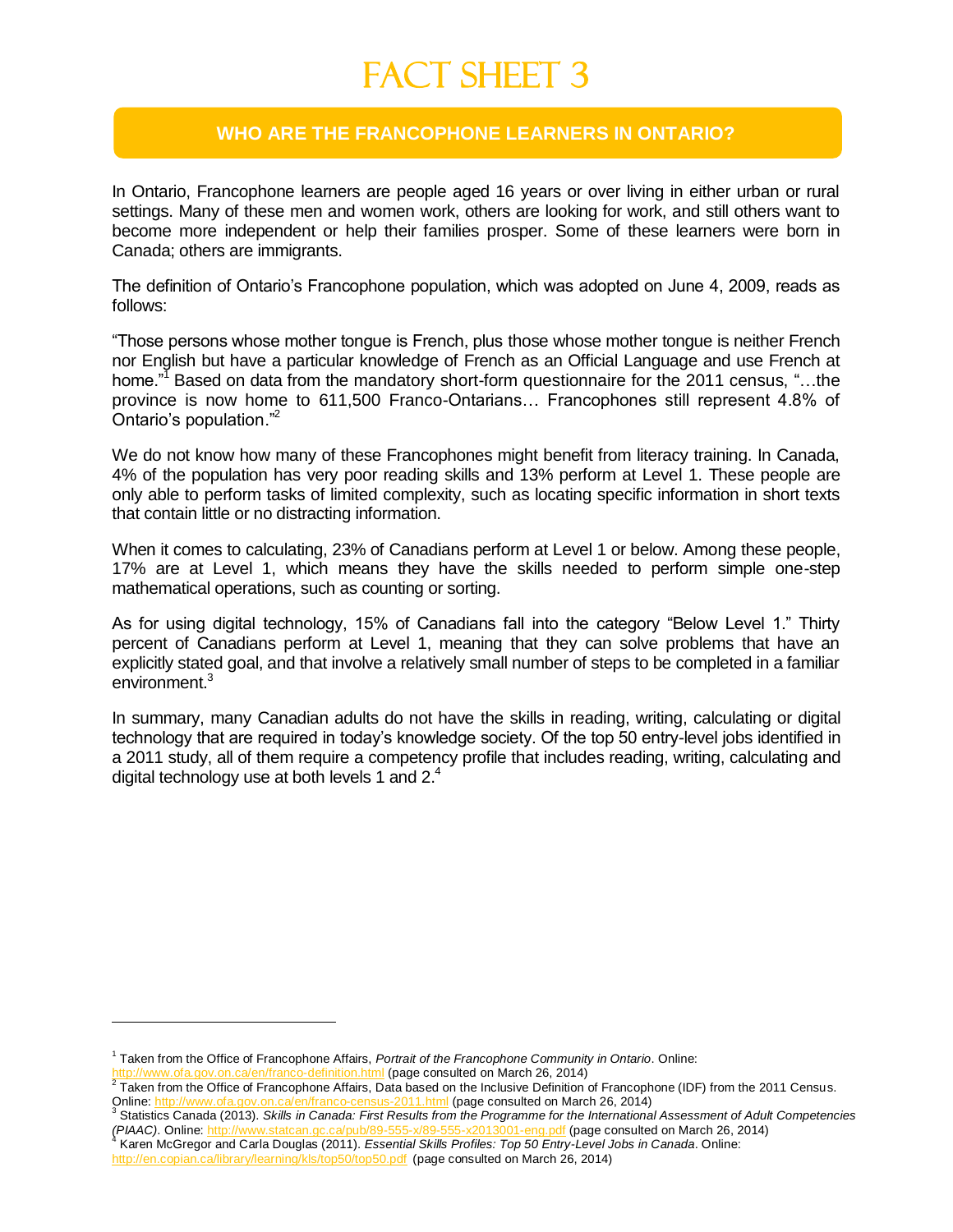#### **WHAT SERVICES DO ADULT LEARNING CENTRES PROVIDE?**

#### **1. Information and referrals**

The goal of the information and referral service is to inform people about the various services offered by the learning centres and by Employment Ontario, in addition to directing them towards other services when necessary.

#### **2. Assessment**

The assessment allows learning centres to collect information in order to determine which skills the person must improve or acquire in order to reach his or her goals. This assessment ensures that the person receives tailor-made training that fits his or her needs and goals. It is also used to determine whether the person would benefit from other forms of training.

#### **3. Development of a learning plan**

Once the assessment has been completed, the learner develops a learning plan with his or her trainer. The learning plan sets out the various steps the learner must achieve in order to attain his or her goal and acquire or improve the specific skills.

#### **4. Training**

The centres provide learners with quality training. The training can be flexible, and may be provided in groups, individually, in a face-to-face format, or online.

#### **5. Follow-up**

The follow-up enables learning centres to check on the learner's progress three, six and twelve months after he or she has finished training. It also ensures the results of these learners are documented.**<sup>1</sup>**

The Literacy and Basic Skills (LBS) Program supports the acquisition and improvement of the knowledge, skills and behaviours that adults need to reach their full potential. The LBS Program is offered to four cultural groups: Anglophones, Francophones, Aboriginal people, and those who are deaf and hard of hearing. The LBS Program is a free and confidential service provided by community-based organizations, school boards and community colleges.<sup>2</sup>

*<sup>1</sup>* These five steps were taken and adapted from *Literacy and Basic Skills, Service Provider Guidelines*, MTCU, 2013. *2* Literacy Network Northwest (2012). *Assessment and Training Referral Guide*. Online:

[http://northernliteracy.ca/index.php/en/resource-library/category/38-nwo-information-referral-guide-and-toolkit?download=107:nwo](../../Documents%20and%20Settings/Traduction%20HD/Mes%20documents/Downloads/assessment%20%20training%20referral%20guide%20%20for%20nwo%202012.pdf)[information-referral-guide-and-toolkit](../../Documents%20and%20Settings/Traduction%20HD/Mes%20documents/Downloads/assessment%20%20training%20referral%20guide%20%20for%20nwo%202012.pdf) (page consulted on March 26, 2014)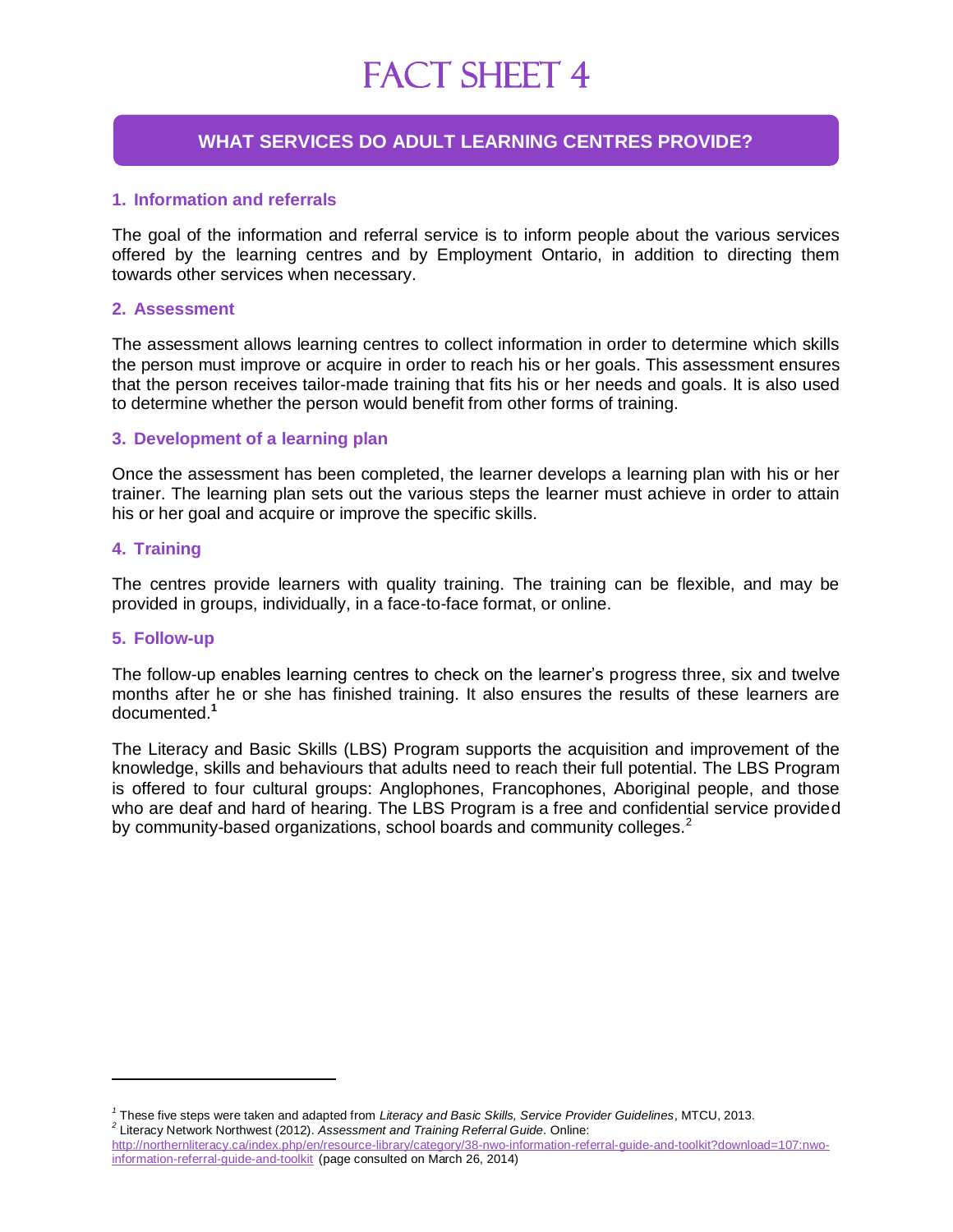### **WHY IS IT IMPORTANT TO LEARN IN YOUR MOTHER TONGUE?**

Several studies demonstrate that people learn more efficiently when they learn in their mother tongue, even if they are very proficient in another language.

The reason, simply stated, is that language models are etched into the brain in infancy and early childhood. Adults whose mother tongue is French, and especially those who received their primary school education in French, will learn more effectively in French, because they can call on these language models to integrate new knowledge.<sup>1</sup>

For Comeau, it is vital that formal learning be done in one's mother tongue, for those very reasons mentioned above.<sup>2</sup> He adds that: "Throughout the world, all attempts at literacy training in a language other than the learner's mother tongue have been resounding failures."<sup>3</sup> It is important to note that all learning done in one's mother tongue can then be transferred to one's second language.

Successful learning also depends on:

- the use that learners can make of their language in everyday life;
- the effective teaching of their language and the transmission of their culture (Wagner and Grenier,  $1991$ <sup>4</sup>

"Language and personality are one and the same. Language is one of the most important components of identity."<sup>5</sup>

<sup>1</sup> Coalition pour l'alphabétisation et la formation de base en Ontario, *Mémoire présenté au ministère de la Formation et des*  Collèges et Universités dans le cadre de l'examen de l'éducation des adultes, Ottawa, 2004, p. 6. Internal document.<br><sup>2</sup> Y. Comeau, Alpha en milieu de travail. Étude de l'expérience du Centre d'alphabétisation de Prescott

*franco-ontariens*, Hawkesbury, Centre d'alphabétisation de Prescott in collaboration with Université Laval, 1996, p. 67. Online: <http://www.cafa-rcat.on.ca/PDF/alpha%20en%20milieu%20de%20travail.pdf>(page consulted on March 26, 2014).<br><sup>3</sup> Ibid a CF Ibid., p. 65.

*<sup>4</sup> S.* Wagner and P. Grenier, *Analphabétisme de minorité et alphabétisation d'affirmation nationale, à propos de l'Ontario français*, Toronto, Ministry of Education, 1991.<br><sup>5</sup> S. Persessa. "Apprendre à lire dans

S. Bergeron, "Apprendre à lire dans sa langue," *Le Bulletin de la FCAF*, Vol. 7, No. 2, Fall 2001, pp. 14-15.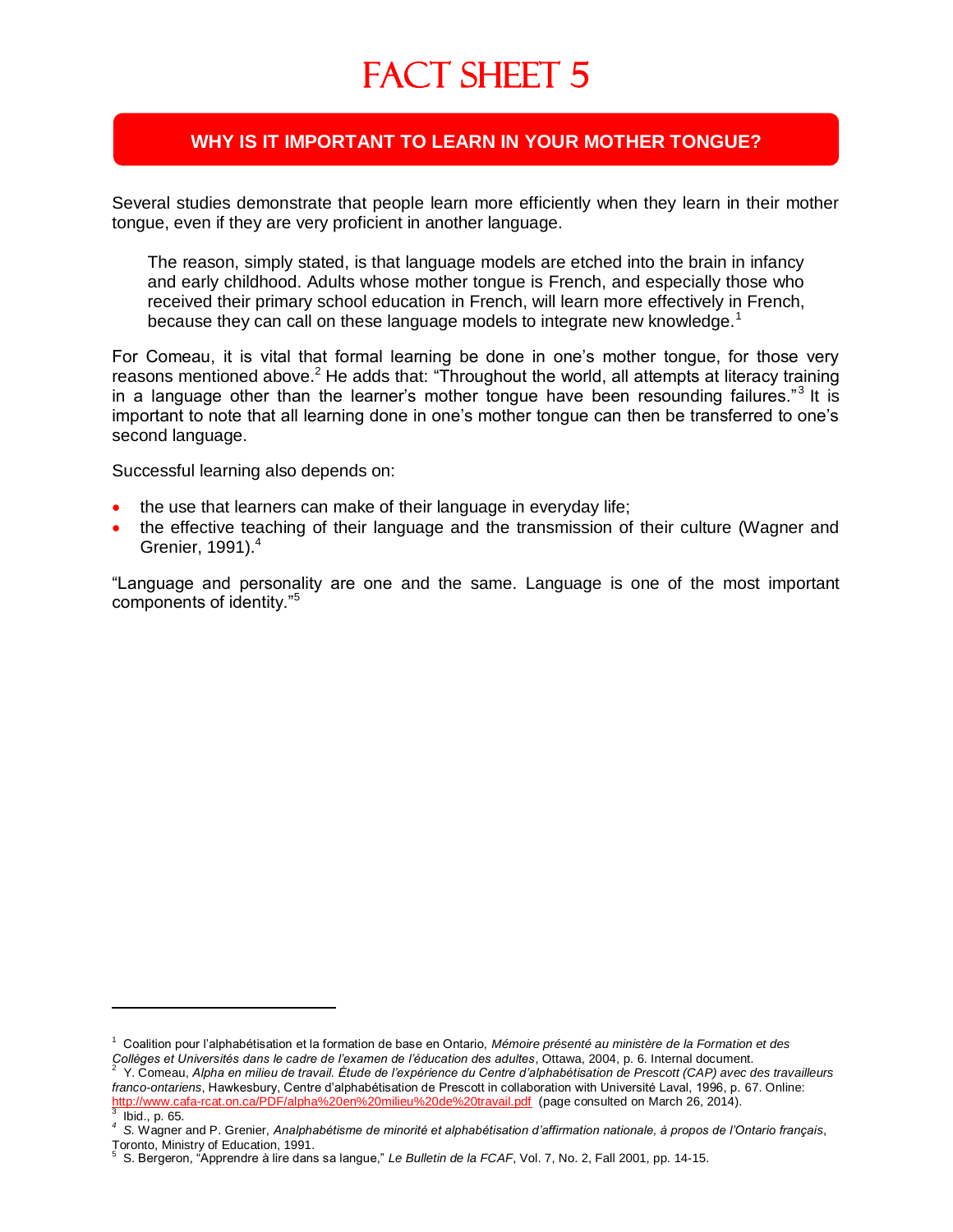### **HOW TO RECOGNIZE PEOPLE WHO HAVE TROUBLE READING AND WRITING?**

#### **Characteristics**

Some people compensate for their difficulty reading and writing using a sometimes remarkable sense of observation, their ability to memorize and resourcefulness. These people are found in all age groups and come from all walks of life. Here are a few signs that a person may have difficulty reading or writing:

#### **Telltale signs**

- They say they have forgotten or lost their glasses or that their eyes hurt, so they cannot read.
- They say they cannot write because their arm or their hand hurts.
- When handed a brochure, they stick it in their pocket or purse without even glancing at it, saying that they will read it later.
- They never take note of their appointments.
- They memorize lists of tasks to be accomplished instead of writing them down.
- They always have some good reason for avoiding tasks that require reading and writing.
- They take notes in the form of simple sketches (for example, they draw the dollar sign to remember to bring money with them).
- They rely entirely on their memory when taking a message.
- They are reluctant to fill out forms; they prefer taking them home to read and to fill out.
- They ask for help in filling out documents, saying that they did not understand the question.
- They say that their spouse "takes care of that."
- They never volunteer for any task that requires reading and writing.
- They seem uncooperative with a professional, because they disregard notes that this person has written (e.g. notes that a teacher has written on a child's progress report).
- They forget or do not take documentation that they have been given.
- They ask for explanations, even though everything is written on the document they have in hand.

#### **Be careful**

It is important not to jump to conclusions. These behaviours are indicators, not formal proof. A person may, on occasion, display one or some of these behaviours and yet be able to read and write. However, if you have observed several of these behaviours repeatedly with the same person, then you probably have reasonable grounds to conclude that he or she has difficulty reading and writing. $1$ 

<sup>1</sup> Centraide Montréal, *Intervenir en para-alphabétisation*, Montreal, 1990.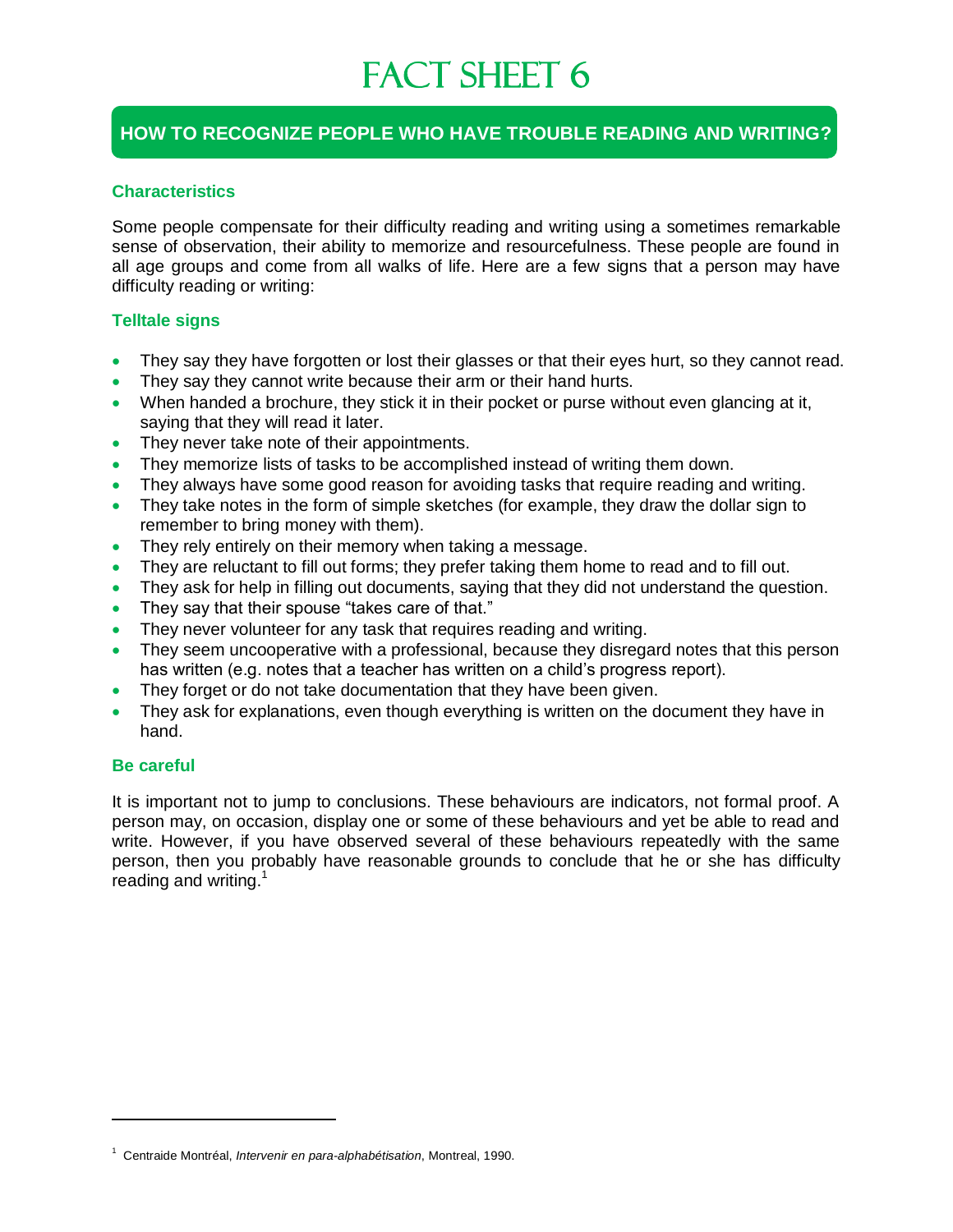### **DID YOU KNOW?**

The issue of low literacy skills has consequences for the overall economy, notably the following:

- impedes the development of business and the economy;
- impedes the use of new technologies and modernization;
- **decreases productivity and earnings;**
- diminishes the quality of products;
- increases the number of workplace accidents and the costs;
- increases the cost of training workers;
- increases equipment breakage and losses;
- $\bullet$  increases the costs of workplace health and safety.<sup>1</sup>

On an individual level, having higher level skills has a direct impact on a person's employment prospects. For example, the median hourly wage of workers performing at literacy level 4 or 5 is 60% higher than that of workers performing at level 1 or below. People with low literacy skills are also more than twice as likely to be unemployed.<sup>2</sup>

#### **A few characteristics of less educated people<sup>3</sup>**

- More likely to report poor health;
- More likely to believe that they have little impact on political processes;
- Participate little, or not at all, in associative or volunteer activities;
- Less likely to trust others.

<sup>1</sup> A.-F. Bélanger, H. Brousseau, L. Foley and J. Jobidon (2000), *L'alphabétisation et les maladies mentales; deux réalités à conjuguer*. Online: <u>http://www.bdaa.ca/biblio/recherche/ebyon00/cover.htm</u> (page consulted on March 26, 2014).<br><sup>2</sup> OECD Skills Outlook 2013, First Results from the Survey of Adult Skills. Online:

<sup>&</sup>lt;mark>[http://skills.oecd.org/OECD\\_Skills\\_Outlook\\_2013.pdf](http://skills.oecd.org/OECD_Skills_Outlook_2013.pdf)</mark> (page consulted on March 26, 2014)<br><sup>3</sup> Ibid.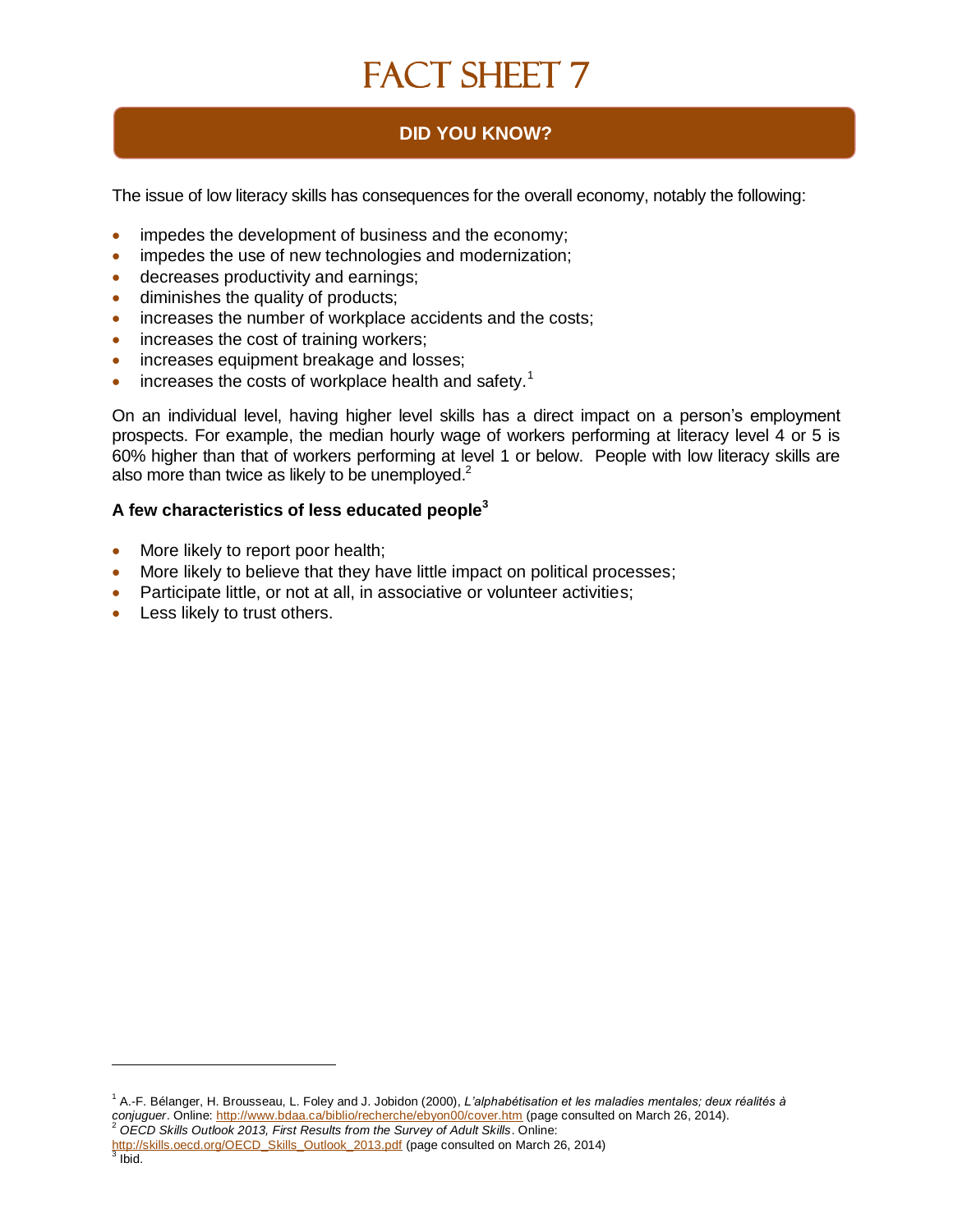### **HOW TO DEAL WITH PEOPLE WHO HAVE TROUBLE READING AND WRITING?**

Here is some advice to help you better deal with people who may have difficulty reading and writing:

- Do not ask whether they have difficulty writing.
- Be diplomatic and respectful.<sup>1</sup>
- Listen to them and strive to understand their needs.
- Simplify communications and make sure they have understood the message.
- Simplify communications within the organization.
- Improve one's own writing skills and use a clear and simple language.
- Avoid using technical jargon when speaking to them.
- Use the most general vocabulary possible.
- Use short sentences.
- Avoid using a colloquial language.
- Use the active voice rather than the passive voice.
- Give them a chance to ask questions.
- Speak more slowly and clearly.
- Offer to explain the information provided, and rephrase the explanation if necessary.
- Be patient, accessible and courteous when dealing with them.
- Remember that the manner in which you help them may be either harmful or helpful.
- Apply best practices.
- Be prepared to continue learning.
- Focus on the person.<sup>2</sup>

<sup>1</sup> The first two points are taken and adapted from *Intervenir en para-alphabétisation*, Centraide Montréal, Montreal, 1990.

<sup>2</sup> Taken and adapted from *L'alphabétisme : Pour mieux lire nos clients*, Canada Customs and Revenue Agency, Training and Learning Directorate. Online: [http://grandsorganismes.gouv.qc.ca/upload/cego/editor/asset/R%C3%A9pertoire%20-](http://grandsorganismes.gouv.qc.ca/upload/cego/editor/asset/R%C3%A9pertoire%20-%20Simplification%20des%20communications/Sensibiliser%20et%20former/L) [%20Simplification%20des%20communications/Sensibiliser%20et%20former/L'alphab%C3%A9tisation%20pour%20mieux%20lire%](http://grandsorganismes.gouv.qc.ca/upload/cego/editor/asset/R%C3%A9pertoire%20-%20Simplification%20des%20communications/Sensibiliser%20et%20former/L) [20nos%20clients.pdf](http://grandsorganismes.gouv.qc.ca/upload/cego/editor/asset/R%C3%A9pertoire%20-%20Simplification%20des%20communications/Sensibiliser%20et%20former/L) (page consulted on March 26, 2014).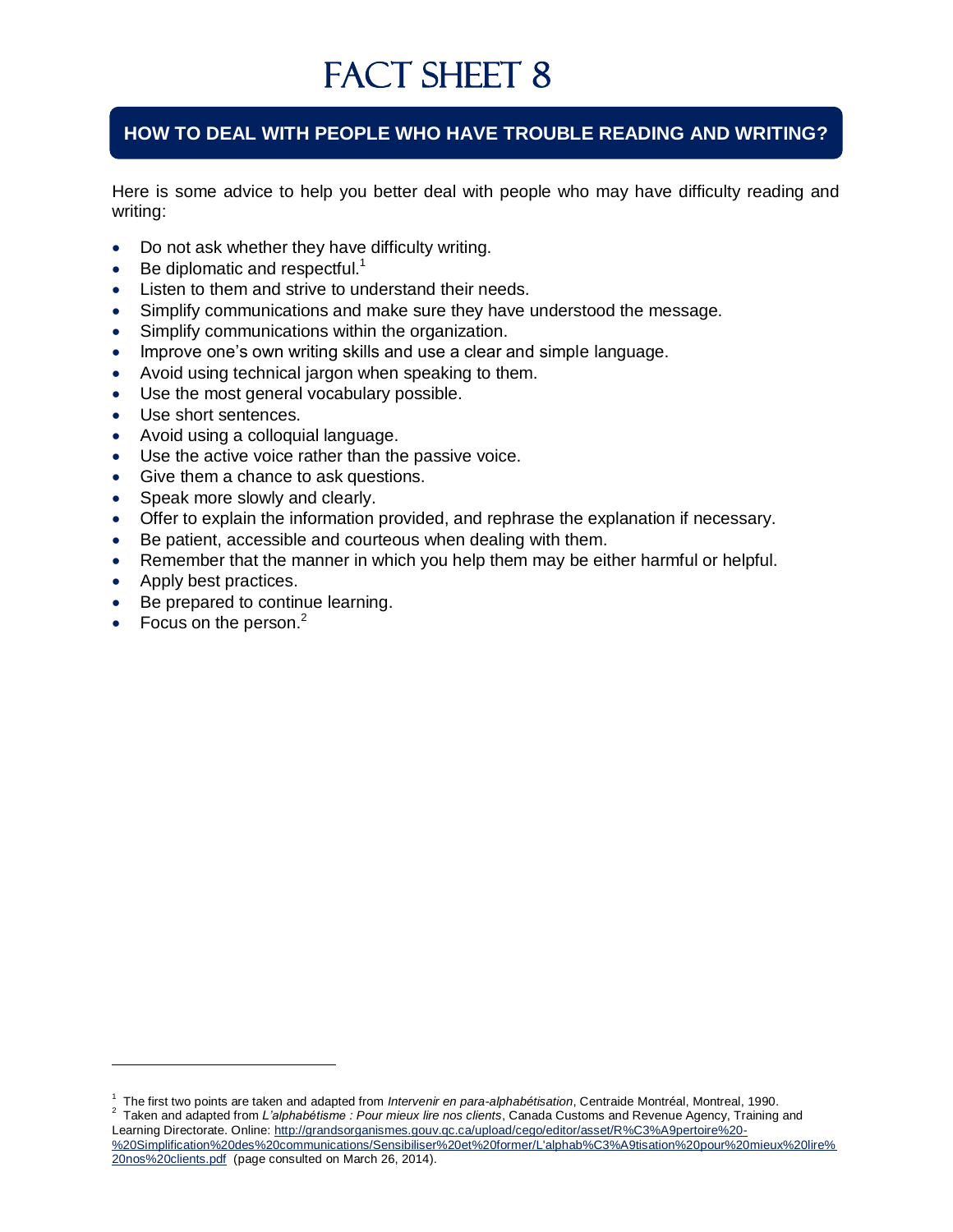### **OBSERVATION SHEET<sup>1</sup>**

If you think your client could benefit from training or improving his or her essential skills and literacy level, use this observation sheet. It is important that you ask the questions casually, so that the person does not feel he or she is being tested. Try to collect as much information as possible during your conversation. Ask the remaining questions when necessary.

### Date: \_\_\_\_\_\_\_\_\_\_\_\_\_\_\_\_\_\_\_\_\_\_\_\_\_\_\_Client's name: \_\_\_\_\_\_\_\_\_\_\_\_\_\_\_\_\_\_\_\_\_\_\_\_\_\_\_\_\_\_\_\_\_

#### **Employment counsellor: Employment** counsellor:

| <b>Questions</b>                                                                                                                                                                                                                         | <b>Answers</b>                                            | <b>Comments</b> |
|------------------------------------------------------------------------------------------------------------------------------------------------------------------------------------------------------------------------------------------|-----------------------------------------------------------|-----------------|
| 1. What was the last grade of school you completed? (e.g.:<br>high school, university, college)<br>a) What diploma or what year? (Bachelor's, certificate,<br>$10^{th}$ grade, etc.)<br>b) Name of the school<br>c) Last year of studies |                                                           |                 |
| 2. What subjects did you enjoy and do well in at school?<br>What subjects were difficult for you?                                                                                                                                        |                                                           |                 |
| 3. Were you ever tested for learning disabilities? If you<br>were, what were the results?                                                                                                                                                | Yes $\square$ No $\square$                                |                 |
| Did you ever miss school for long periods of time?<br>4.                                                                                                                                                                                 | Yes $\square$ No $\square$                                |                 |
| How would you describe your reading, writing or math<br>5.<br>skills?                                                                                                                                                                    | I need to improve $\square$<br>I am comfortable $\square$ |                 |
| Do you have a computer at home?<br>6.<br>If you do, why do you use it?<br>What tasks do you perform on your computer?                                                                                                                    | Yes □ No □                                                |                 |
| Do you have a driver's licence?<br>7.<br>What category?                                                                                                                                                                                  | $Yes \Box No \Box$                                        |                 |
| Do you have any other licences or certificates that are up<br>8.<br>to date? (CPR, Smart Serve, etc.)<br>Where did you take the training?<br>When?                                                                                       | Yes $\Box$ No $\Box$                                      |                 |

*<sup>1</sup>* Literacy Network Northwest (2012). *Assessment and Training Referral Guide*. Online:

[http://northernliteracy.ca/index.php/en/resource-library/category/38-nwo-information-referral-guide-and-toolkit?download=107:nwo](../../Documents%20and%20Settings/Traduction%20HD/Mes%20documents/Downloads/assessment%20%20training%20referral%20guide%20%20for%20nwo%202012.pdf)[information-referral-guide-and-toolkit](../../Documents%20and%20Settings/Traduction%20HD/Mes%20documents/Downloads/assessment%20%20training%20referral%20guide%20%20for%20nwo%202012.pdf) (page consulted on March 26, 2014)